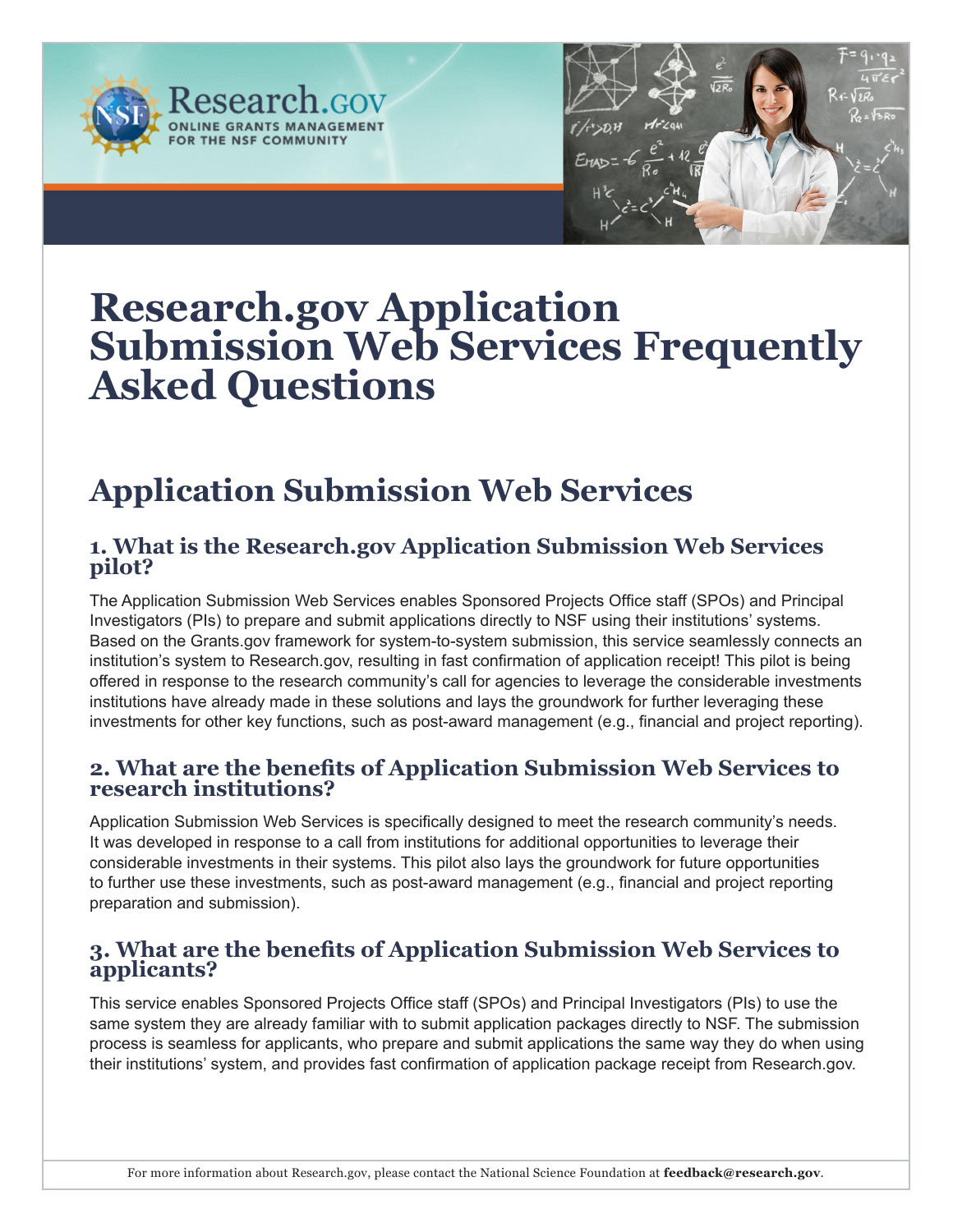

## **4. Who can use this service?**

The pilot is currently available to a limited number of institutions to apply for select NSF funding opportunities. This pilot approach helps ensure the service meets applicants' needs before it's expanded to other institutions. Please note all applicants will continue to have the option to submit applications to NSF through FastLane and Grants.gov. This allows the applicant to select the submission method that best meets their needs.

If you are interested in getting involved in the pilot, see the information below:

- Applicants: Interested institutions should contact feedback@research.gov to get involved in the pilot.

- Commercial and Institution Solution Providers: Participation in this pilot is open to vendors or institutions providing these types of solutions. Typically, participation involves making minor adjustments to your solution to enable Application Submission Web Services for your users. Please contact feedback@ research.gov for more information.

### **5. Does Application Submission Web Services leverage existing data standards?**

Yes, Application Submission Web Services is based on the SF 424 Research & Related data standard, which is the common research standard used by many other federal agencies and systems. NSF helps manage this data standard, as well as the new Research Performance Progress Report (RPPR) for project reporting, on behalf of the federal government and is fully committed to upholding these standards in its emerging technologies in order to develop customer-centric services for transmitting data to the government.

#### **6. Are there plans for leveraging institutions' web service solutions for future opportunities?**

This service is Research.gov's first step toward further leveraging the investments institutions have made in their systems for new opportunities, such as post-award management (e.g., financial and project reporting preparation and submission).

## **Research.gov, FastLane, and Grants.gov**

## **7. What is Research.gov?**

Led by the National Science Foundation (NSF), Research.gov is a partnership of federal, researchoriented grant-making agencies with a shared vision of increasing customer service for the research community while streamlining and standardizing business processes among partner agencies. NSF is leveraging its FastLane capabilities, experience, and expertise to deliver common IT services to the research grant community.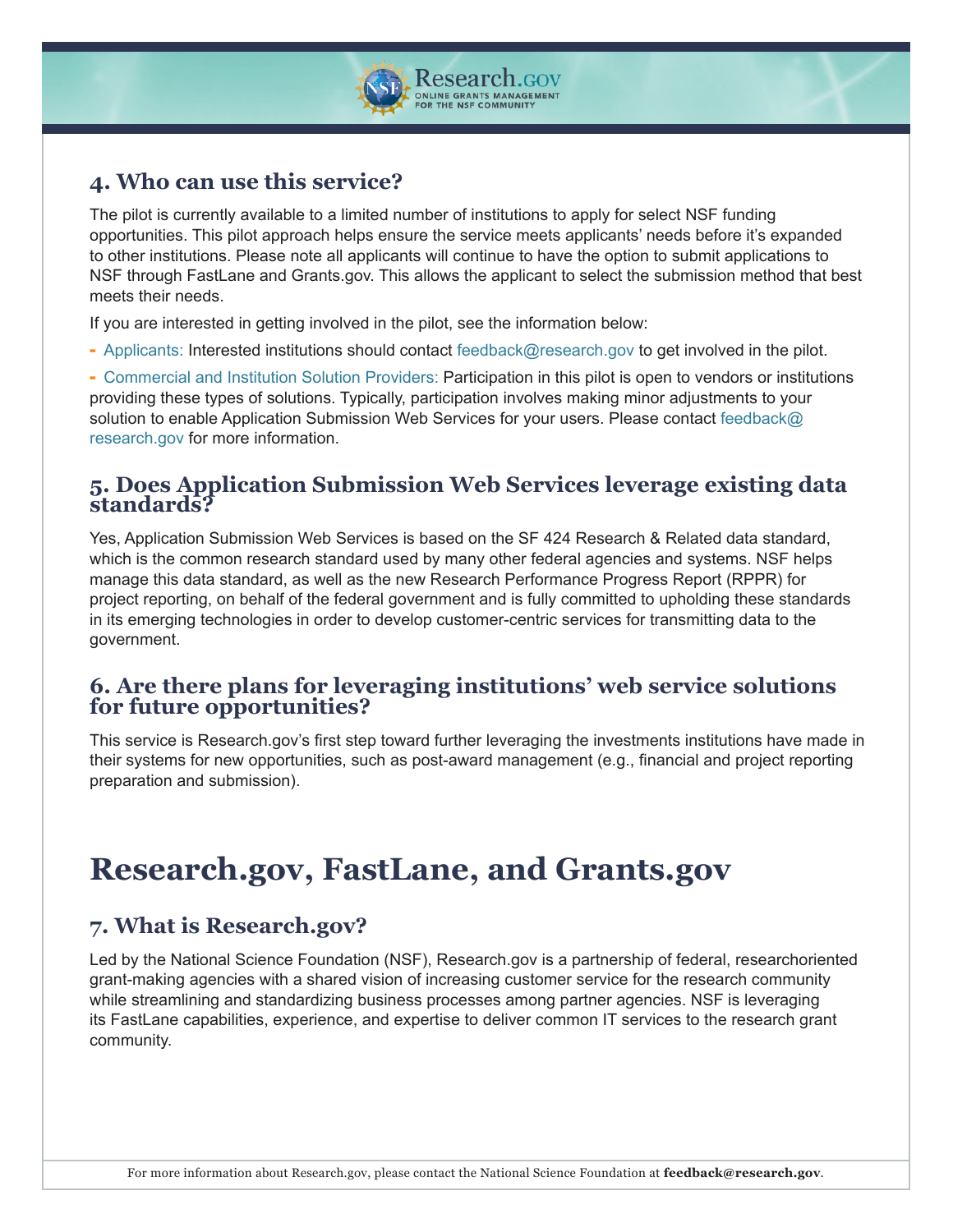

## **8. Why is NSF offering Application Submission Web Services through Research.gov?**

Research.gov represents NSF's new technology platform for providing information and services to the research community. The technology that powers Research.gov allows the Foundation to provide new, cutting-edge ways for applicants to send information directly to NSF, such as through Application Submission Web Services.

#### **9. Does this new Research.gov service replace Grants.gov or FastLane for application submission to NSF?**

Grants.gov and FastLane will continue to remain options for submitting applications to NSF, enabling applicants to select the submission solution that best meets their needs.

# **Applicants (Sponsored Project Office staff and Principal Investigator)**

## **10. How can I use Application Submission Web Services?**

Sponsored Project Office (SPO) staff or Principal Investigators (PI) using participating grant application submission systems will be able to prepare and submit applications directly to NSF using their institution's system the same way they currently submit any other grant application via their system. Please note when submitting an application, the institution system may provide applicants with the option to select whether the application is sent to NSF through Research.gov or Grants.gov.

#### **11. How will I know if my application package was received by NSF when submitted through Research.gov?**

The institution's AR and the PI who submitted the application will receive one of the following confirmation emails with the indicated subject line once the application package has been received by Research.gov.

- Application Successfully Received by Research.gov. Application was successfully received by NSF and is being processed. No further action is required by the SPO or PI at this time.

- Application Received by Research.gov with Submission Warnings – Application was successfully received by Research.gov but warnings were generated to flag missing or invalid information. The applicant should carefully review each warning to make any necessary correction(s) in FastLane's Proposal File Update module, https://www.fastlane.nsf.gov/jsp/homepage/proposals.jsp. Note that proposal file updates will not be accepted after the applicable timeframe, which is identified in the Grants.gov application guide, available online at http://www.grants.gov/applicants/resources.jsp.

- Cannot Successfully Download Application from Research.gov -- Application does not comply with NSF format and content requirements and cannot be received by NSF or reviewed. In order to be received by NSF, the application must be corrected in the institution's system and resubmitted. Following resubmission, the applicant will receive a new Research.gov Tracking ID.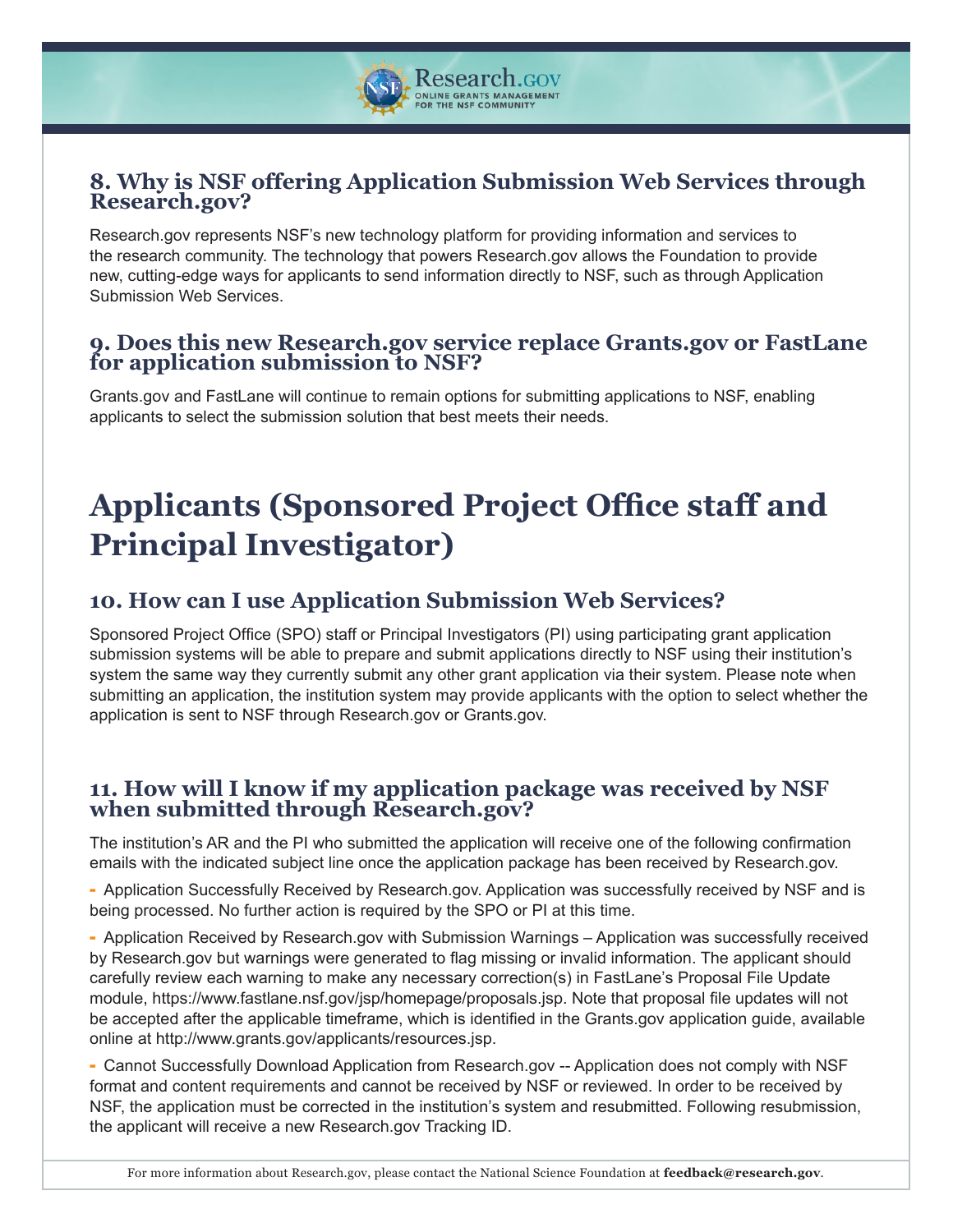

## **12. Once I submit an application through Research.gov, how quickly will I receive a response from NSF?**

The institution's Authorized Representative (AR) and the PI who submitted the application will typically receive email confirmation that the application package has been received within several minutes of submission.

## **13. Where do I go to make edits or modify the application once submitted?**

Applicants should continue to use FastLane to edit or modify submitted applications.

## **14. How do I check the status of my application once successfully submitted?**

SPOs and PIs can check the status of their applications, from submission to decision, as they are received and reviewed by NSF through Research.gov's Grants Application Status service. To access this service, visit www.Research.gov and log in by selecting NSF and then entering your existing FastLane ID and password.

## **Grant Application Submission System Provider Questions**

#### **15. What are the benefits of Application Submission Web Services to solution providers?**

This service allows grant submission solution providers to meet the needs expressed by their institution customers for additional opportunities to leverage their investments in these systems. This service also provides applicants with a seamless submission experience that results in fast confirmation of application receipt. Additionally, this presents the opportunity to expand the solutions they currently offer to their grantee to other areas, like post-award management (financial and project report submission), in the future.

#### **16. What is required for a grantee system to add this new capability for its users?**

Since Application Submission Web Services is based on the SF 424 R&R data standard and leverages the same web services that are already in place for the grantee system to interface with other federal systems, implementation requires only minor adjustments. Once in place, nothing different is required on the part of the institution user. Please contact feedback@research.gov for more information.